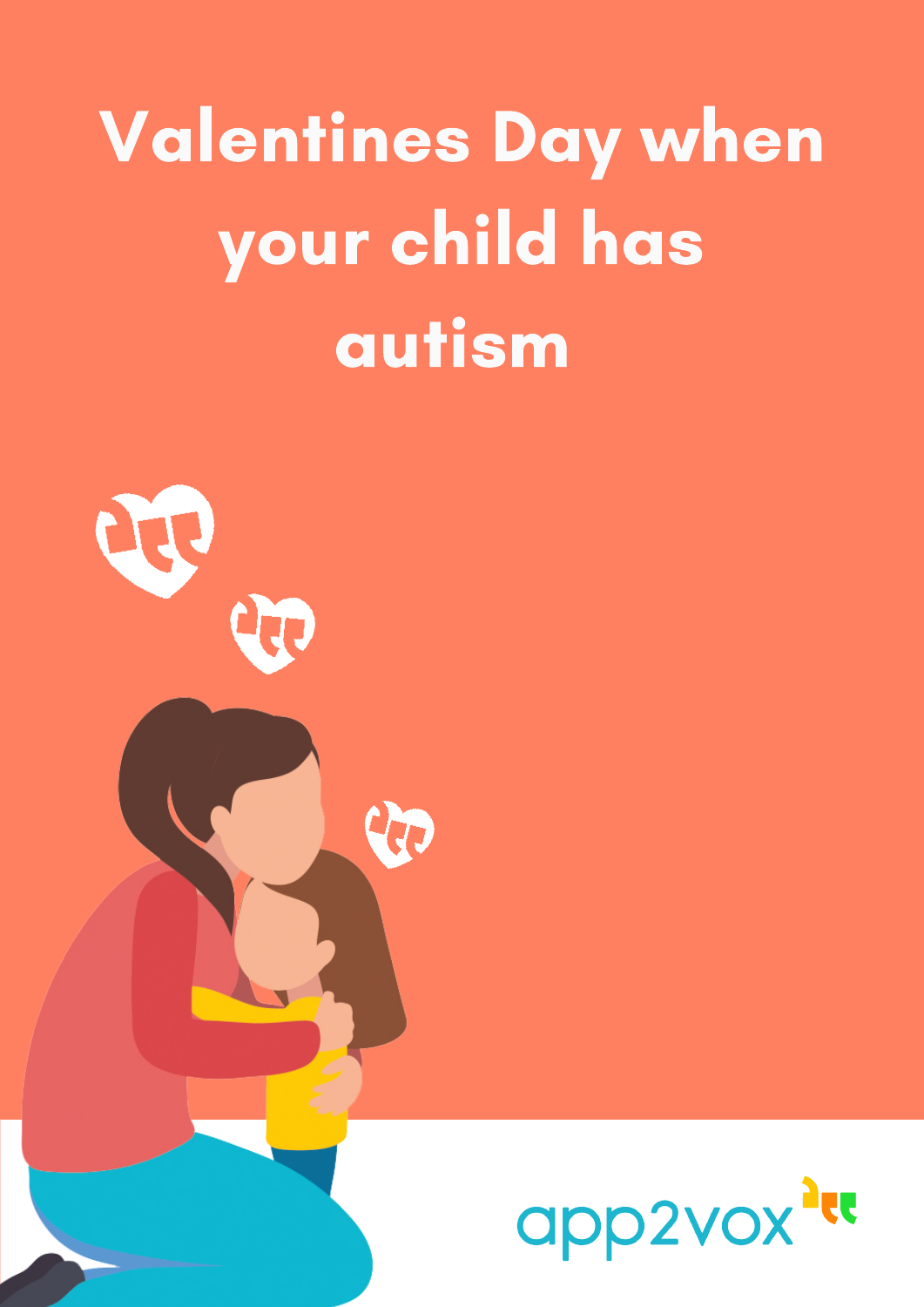Valentine ' s Day is an occasion that can be so much more than just another commercial holiday. It' s a day with a genuinely important message behind it – a chance to stop and appreciate the special people in your life.

It' s also a special occasion children can get a lot out of, with fun experiences and rewarding lessons about social connections and nurturing relationships.

If you ' re a carer or parent of a non-verbal child or a child with autism, you 'll know that the day also presents some potential challenges – from the commotion of parties to changes in routine and confusing concepts.

Scroll down to read our suggestions for helping children with autism get the most out of Valentine ' s Day this year.



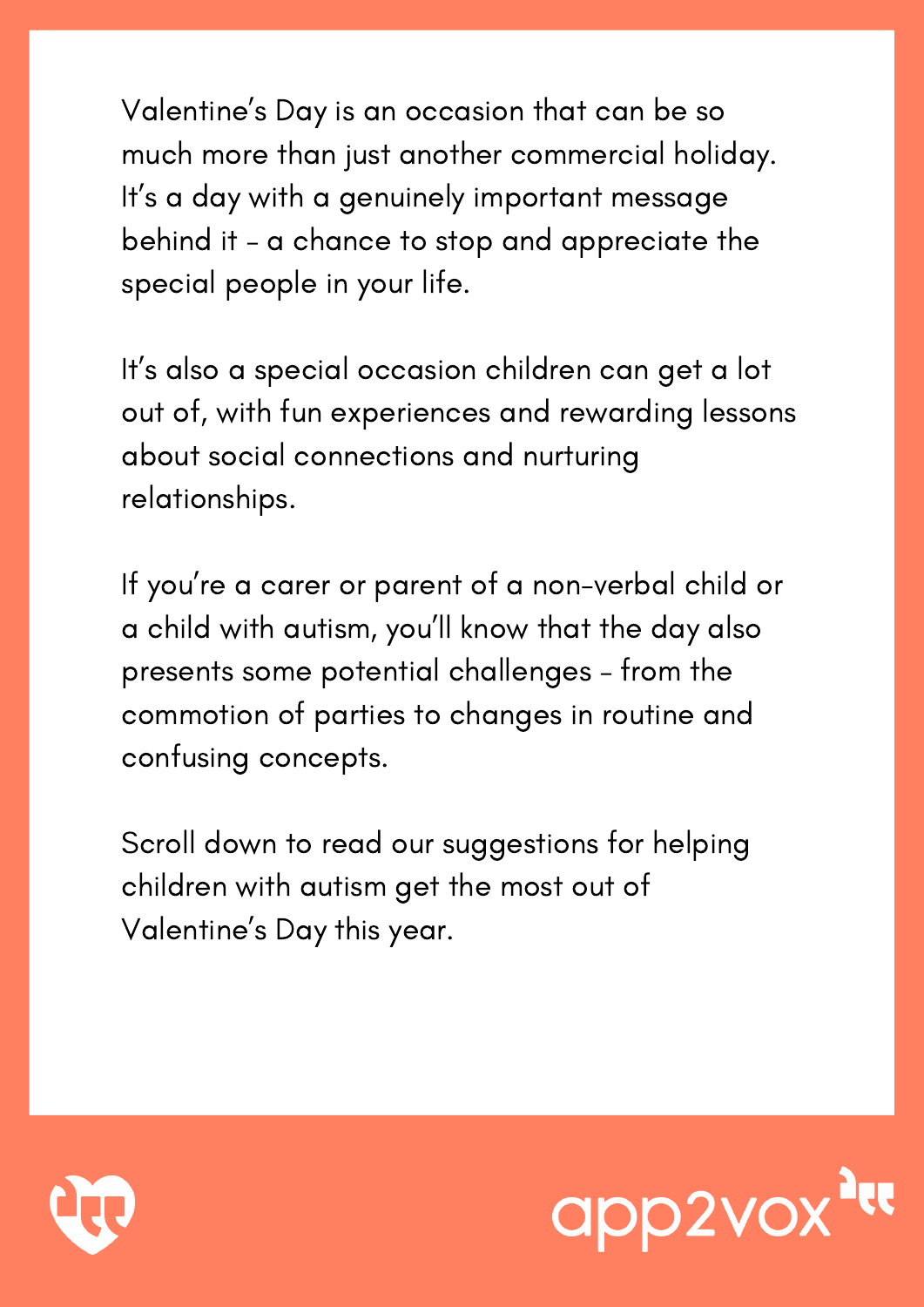# 1. Recognise and plan for the challenges

By identifying potential challenges and triggers for your child in advance, you can help them prepare for them and overcome them.

Challenges and triggers can include school parties, special activities and lessons that place lots of demands on children, as well as possible confusion over the sorts of phrases they could typically hear, such as "Will you be my Valentine?".

From the pressures of social interaction, to displays of emotion and obsessive behaviour triggers, Valentine ' s Day can certainly be a challenge, but with some preparation it' s also possible to help your child enjoy it and get a lot out of it.





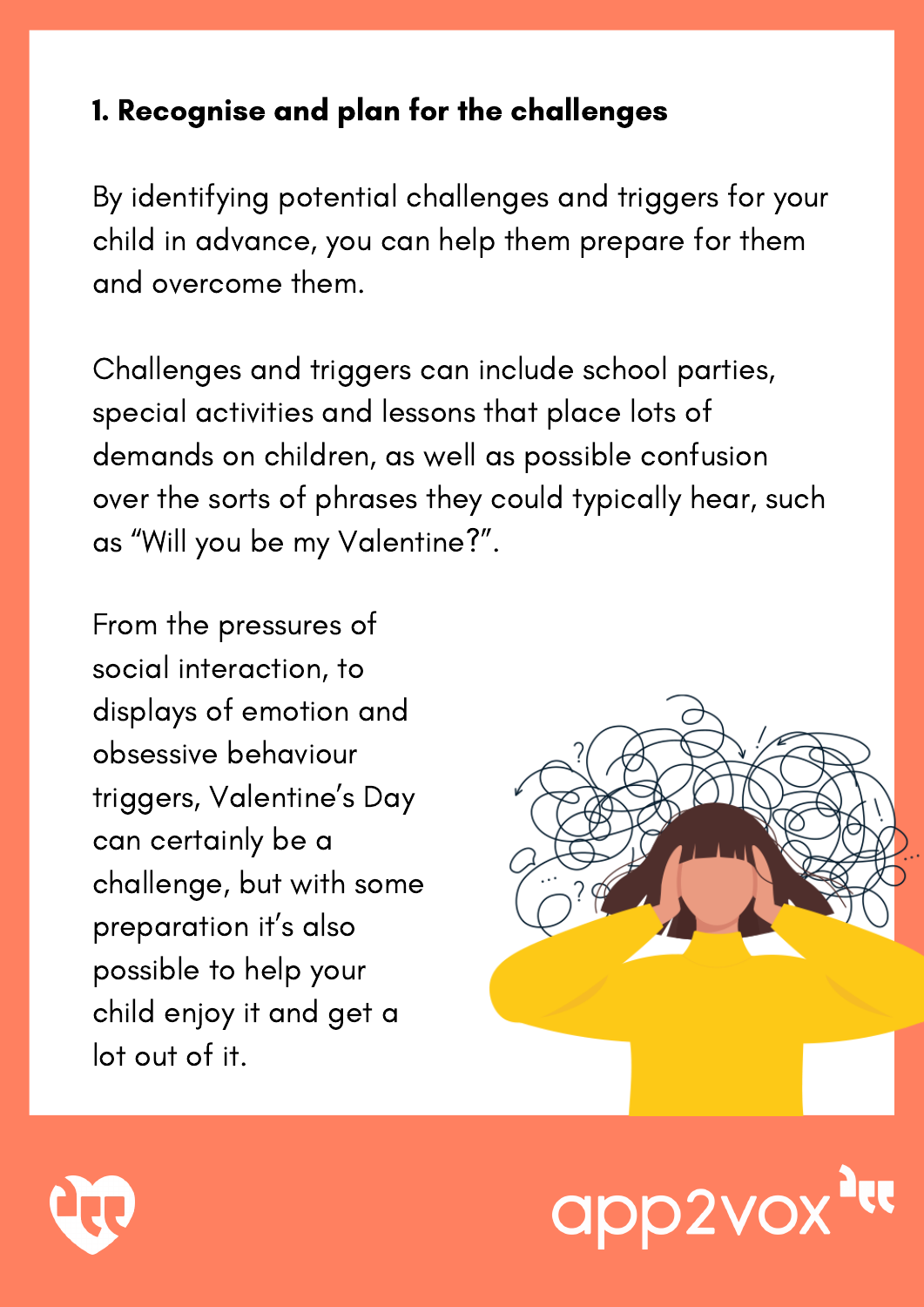# 2. Help them understand what the day is about

Like other occasions, Valentine ' s Day is a change to the regular routine and often comes with gifts, social interactions and parties, not to mention its own vocabulary and codes.

Find a quiet time that' s comfortable for your child to sit down and talk about the day – why we celebrate it, what usually happens, and what sorts of things people usually say and do.



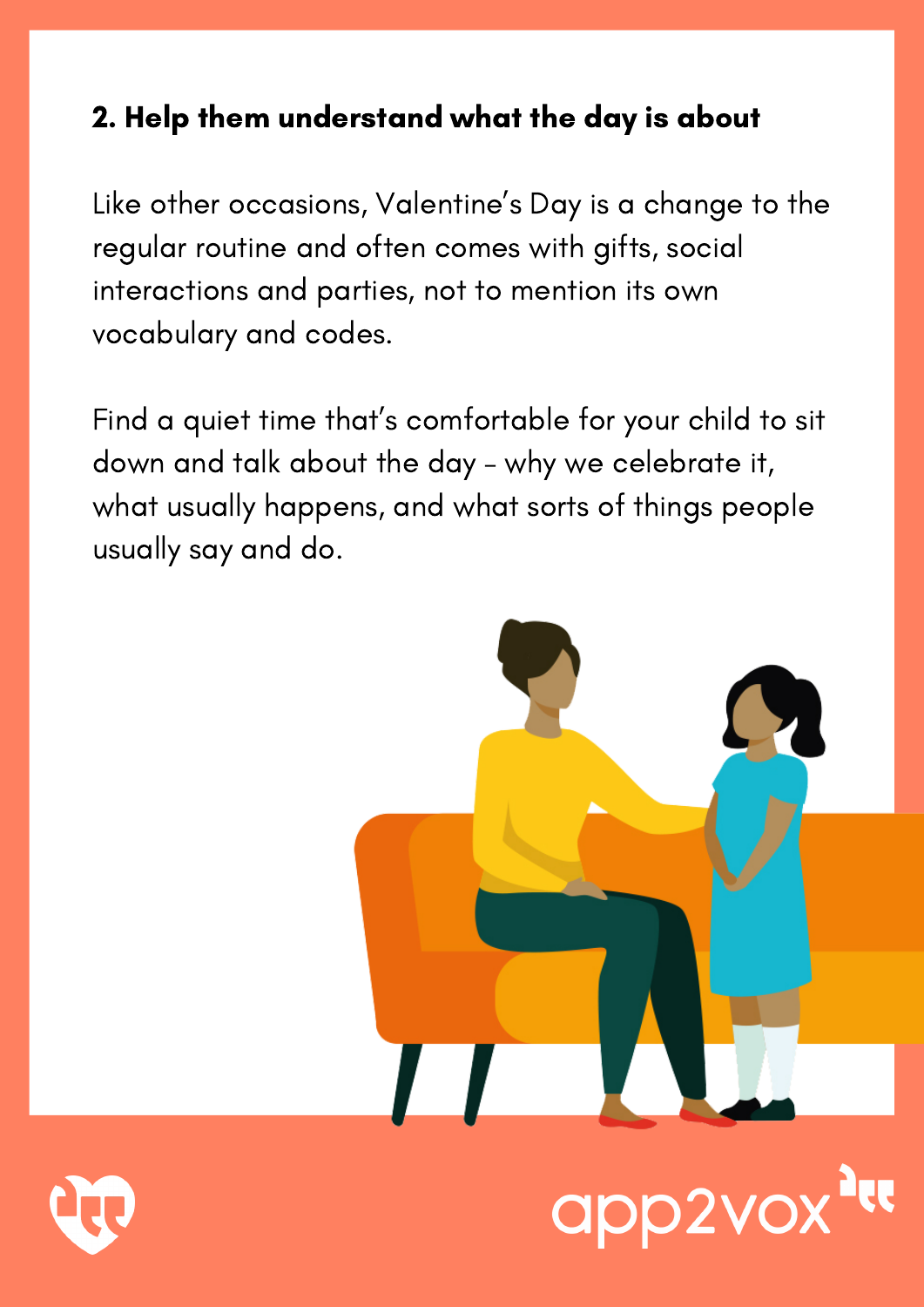# 3. Role play card exchanges or gift giving in advance

You can help your child understand and prepare for likely scenarios, such as giving or receiving a card or a gift, by rehearsing with them.

Breaking down these scenarios into bitesize steps – from taking the card out of their school bag, to going up to a friend, family member or teacher, saying

"Happy Valentine ' s Day " , and giving the card to them – can help them develop confidence for the whole thing.





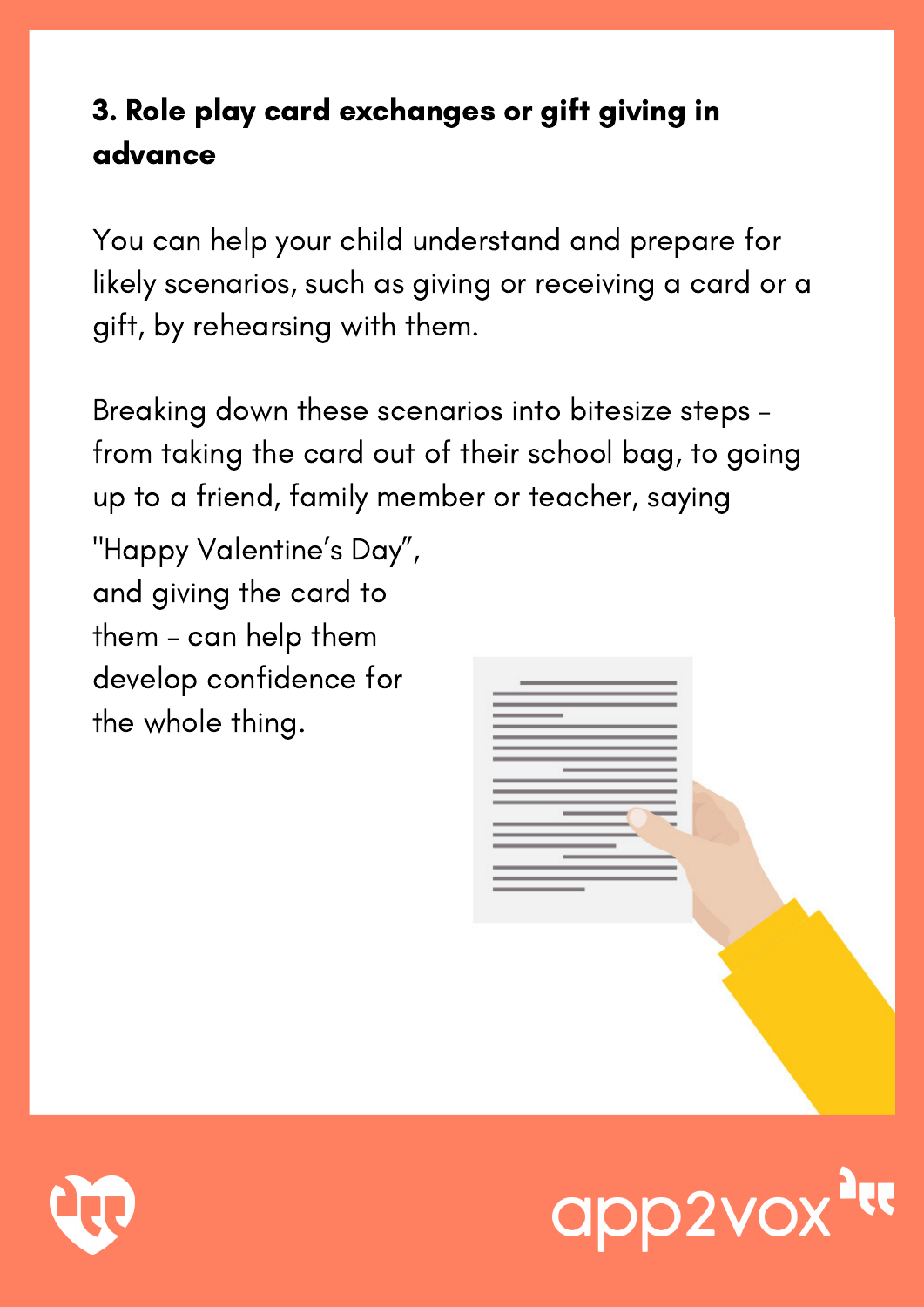#### 4. Incorporate their own interests

One way to encourage your child to get interested in the occasion is to incorporate something they like, whether it' s a sport or a cartoon character. Use their interests as themes for cards, games and gifts.



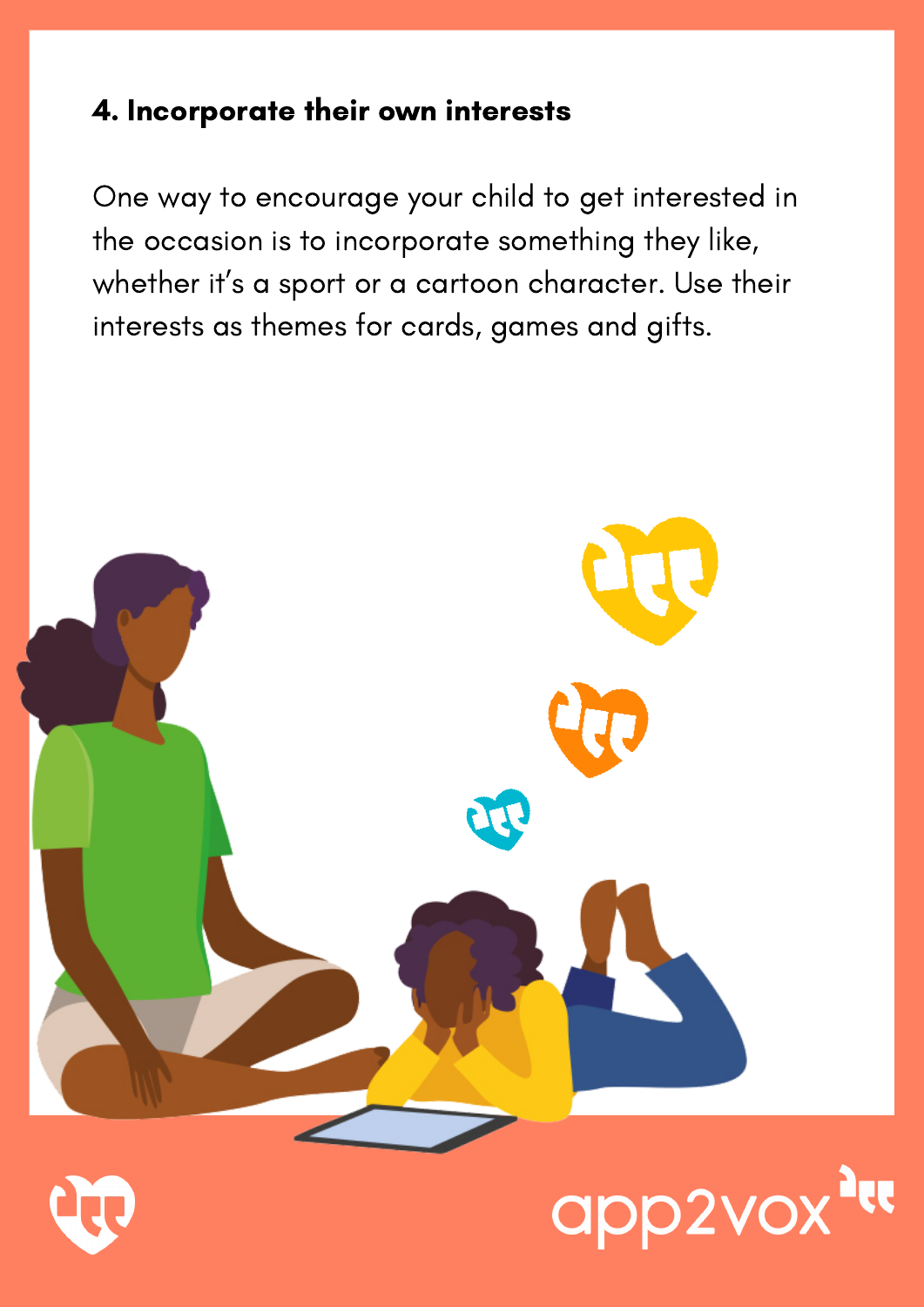# 5. Plan crafts around the occasion

Crafts such as making cards and gifts can be fun and useful opportunities for them to become familiar with the concepts surrounding Valentine ' s Day – and to express questions or concerns. You can encourage them to express themselves in these activities, whether physically or by using communication tools.

Activities focused on stimulating the senses can be great for non-verbal and autistic children, and you can find a number of ideas related to Valentine ' s Day here. [link to other blog post]